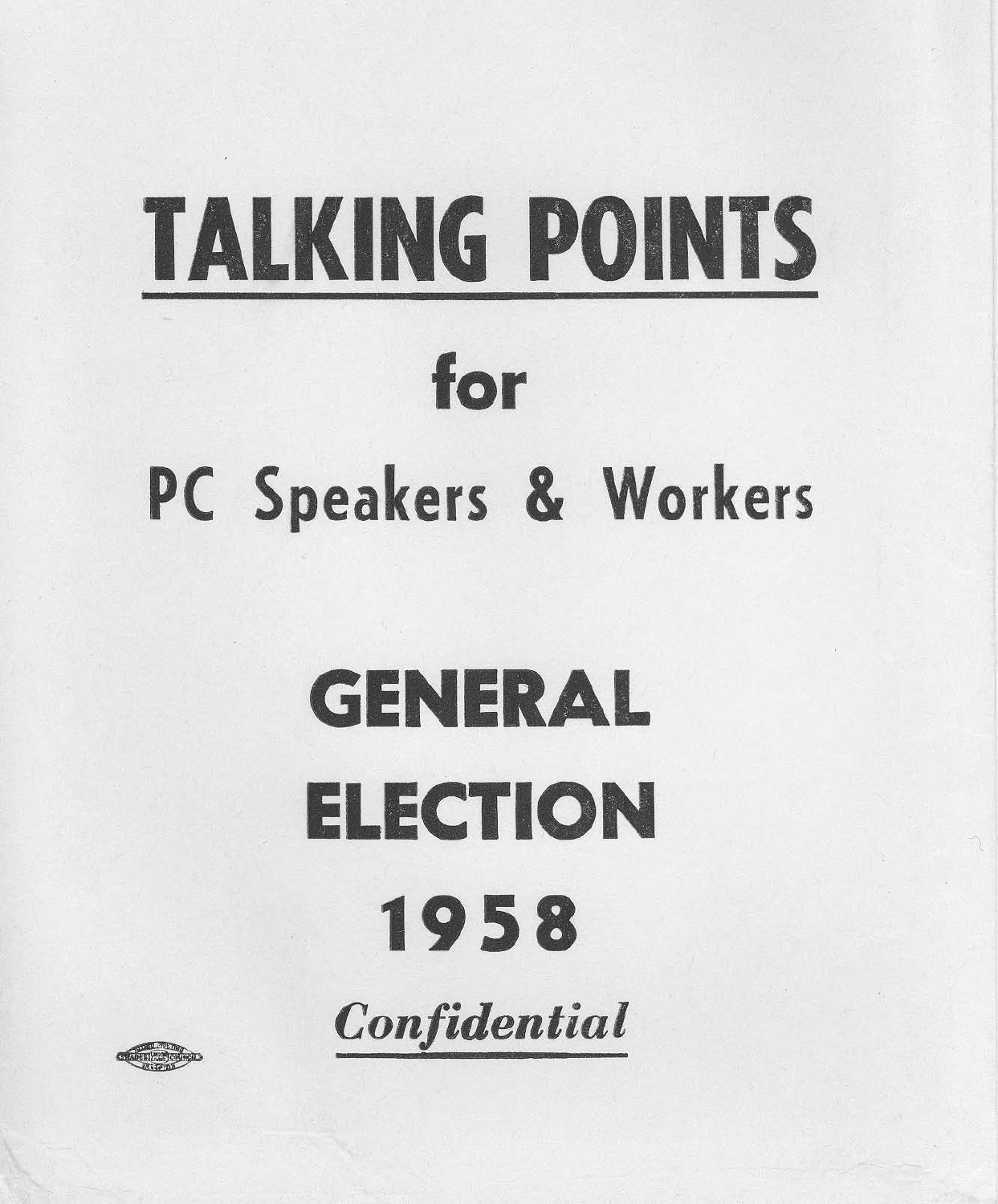## **&?(f;~n h National Development**

### **NORTHERN** DEVELOPMENT

#### **Roads to Resources**

The program provides for:

#### Roads in Provinces

A Major Five Year Plan of Assistance to the Provinces for the construction of Roads necessary for the Development of Resources in the Northern Areas of the Provinces. Under this Program the Federal Government will share with the Provinces 50% of the Cost of Constructing any roads that would open new areas in which there is substantial promise of Resource Development. On the basis of indicated plans from a number of the Provinces the Program will result in a firm expenditure on Resource Roads of \$75,000,000 and the final total will likely be over \$100,- 000,000. Beginning April 1, 1958, \$11/2 MILLIONS in Federal Funds will be available to each of the ten Provinces during each of the following five years. The maximum annual federal expenditure will be \$15 millions and the maximum amount available to each province over the five-year period will be \$7<sup>1</sup>/<sub>2</sub> MILLIONS.

#### Roads in Territories

The Government has significantly increased the pace of Road Building activity throughout the two Northern Territories. It has announced a programme in the Yukon to